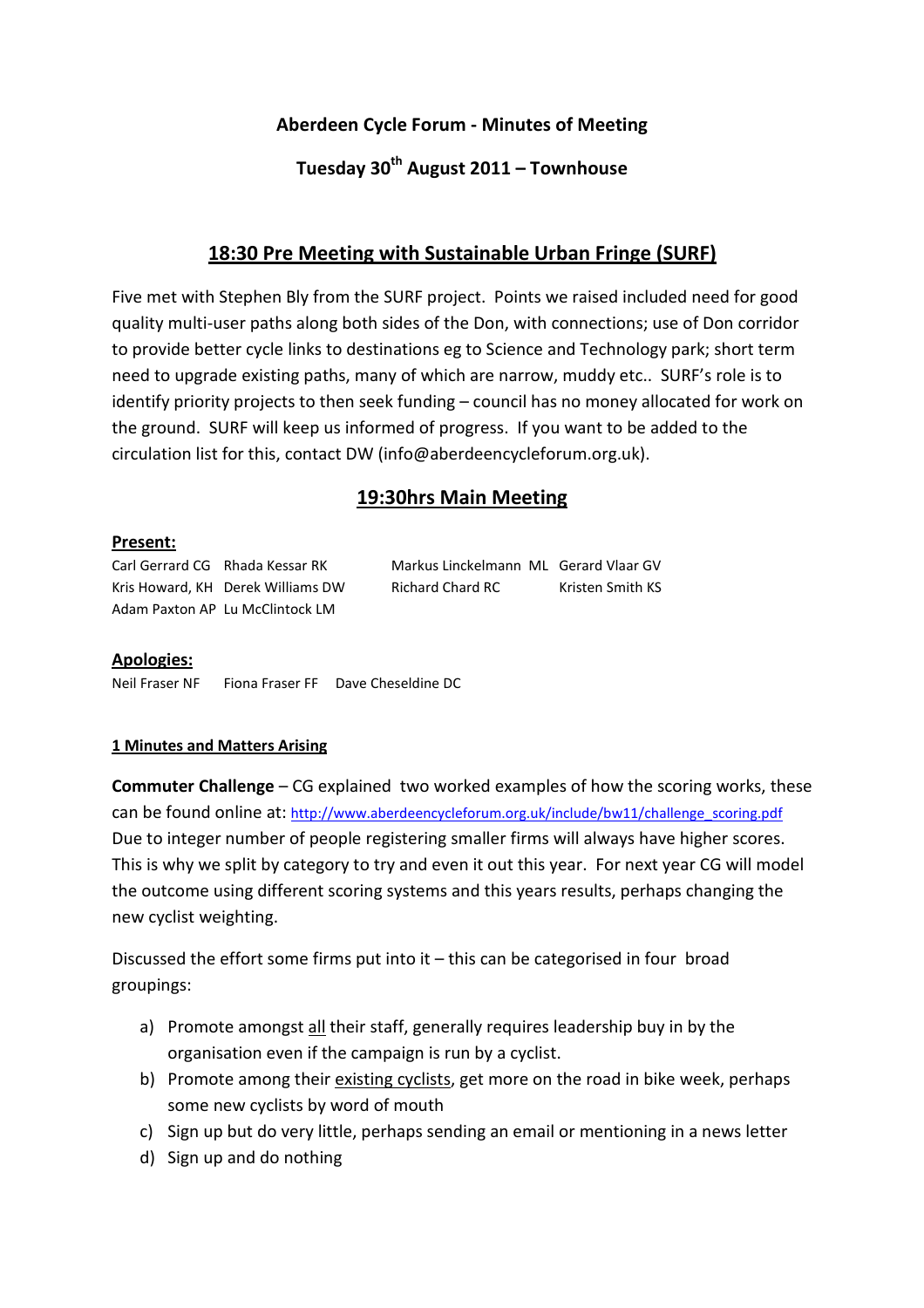We know from employees of some participants who did not know the employer was participating i.e. b, c and d above. This has been a good start to the totally corporate challenge, and we got some excellent press coverage in the P&J. Next year will be do or die – we need more employers, start early!

ACF Leaflet – DC has the original and has circulated a new and improved version we can use going forward

CWSS – The meeting with roads has been postponed three times now due to lack of activity by ACC roads engineers and is now scheduled for Wed 14<sup>th</sup> September. DW,DC,ML and CG will attend. CG has also met with Graeme McKenzie in Culter village and a walkabout identified the locations of 6 new sets of stands.

Further Suggestions are also welcomed and can be submitted at any time online: http://www.aberdeencycleforum.org.uk/index.php?pf=news.php&nid=130 We will do another trawl of the membership next week.

### 2 - Justice Mill Lane

Our call for volunteers has resulted in approx. 1 dozen people contacting us to help with any minicampaign. DW has been in contact with Andrew Smith in ACC Road's department who has promised to look again at the possibility of a cycle contraflow. Noted that the roads engineers though a contraflow was two-way cycle flow (rather than one way with the cyclists being with other traffic on the opposite side).

We have two chances to object - (a) at the statutory stage as ACF and (b) at the public stage as both ACF and as individuals. Discussed and agreed we will not object at (a) as we have limited resources and it will be ACF vs roads. We can mobilise a lot of people at (b) and have a much greater chance of objecting.

### 3) Code of conduct for shared facilities.

We don't have the original any more, RC and KS have recreated, improved and circulated a new version. Discussed and agreed it was good, we should add a one line on what to do with horses specifically (apparently they can see behind them). Apparently the British Hose society has some words? When done put on the web.

### 4) Cycle Theft 2011

CG reported that – following the reports of a number of thefts from the Union Square / south college street car park he had been both in correspondence with U/S and had spoken to Grampian Police's crime prevention officer. Conclusion is cycle theft is up ~30% compared to 2008 levels [also motorcycle theft]. There are a number of reports of bolt cutters in use in the city centre etc.

We have done a joint Press Release with Grampian Police, and updated the security pages on our website:

www.aberdeencycleforum.org.uk/security